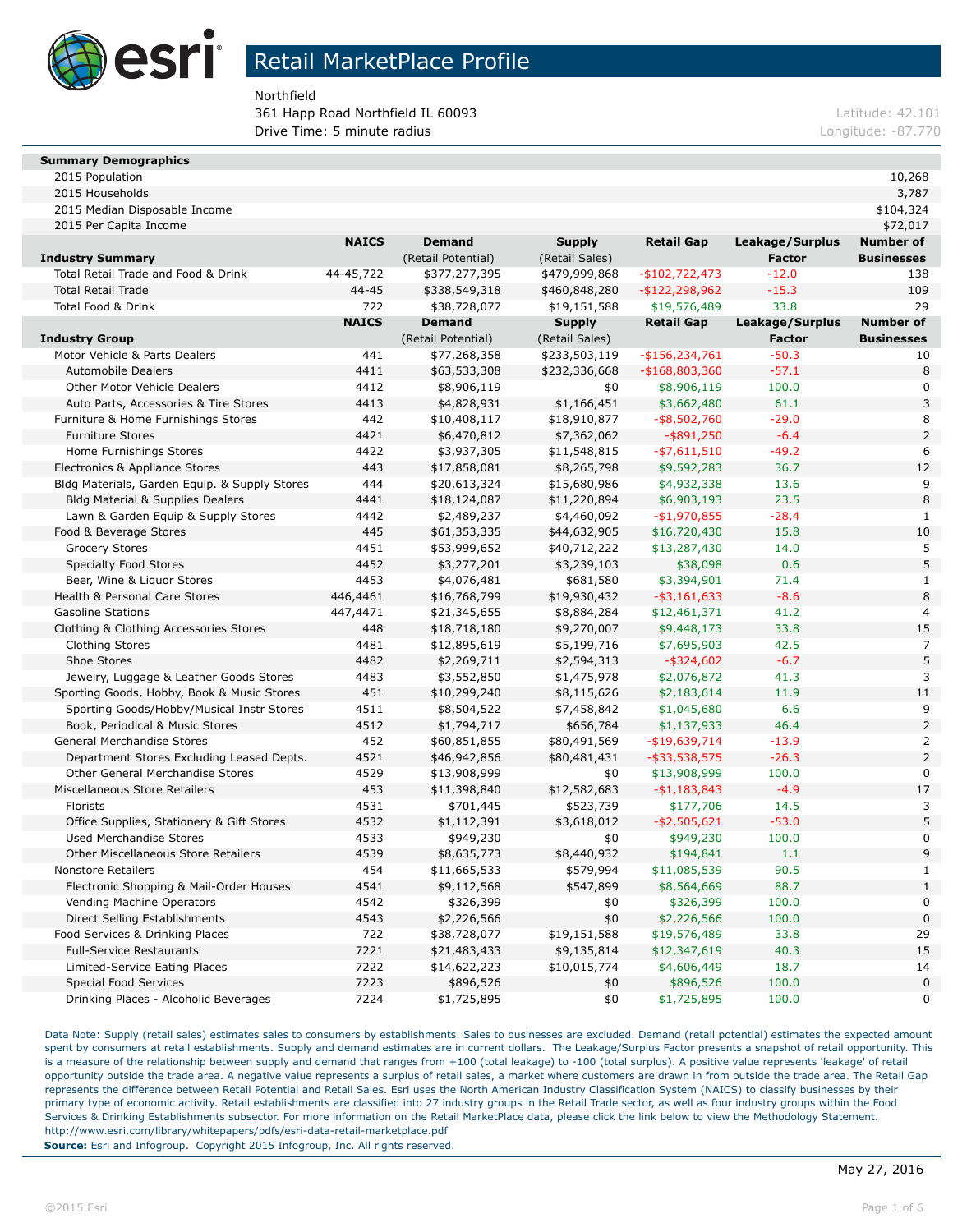

Northfield

**361 Happ Road Northfield IL 60093 Latitude: 42.101 Latitude: 42.101 Drive Time: 5 minute radius Longitude: -87.770** 

#### Leakage/Surplus Factor by Industry Subsector



### Leakage/Surplus Factor by Industry Group



**Source:** Esri and Infogroup. Copyright 2015 Infogroup, Inc. All rights reserved.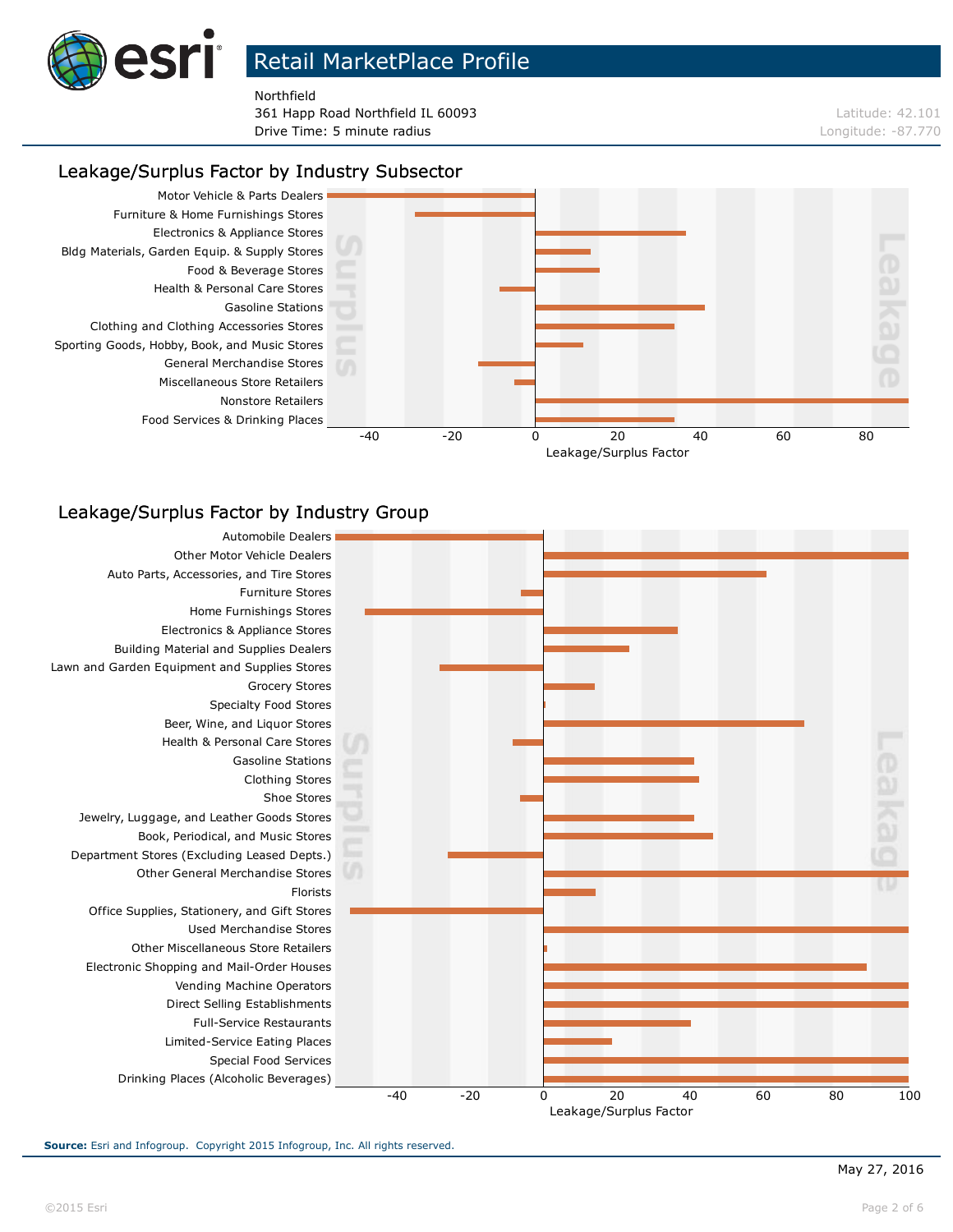

Northfield

**361 Happ Road Northfield IL 60093 Latitude: 42.101 Latitude: 42.101 Drive Time: 10 minute radius Longitude: -87.770** 

#### **Summary Demographics**

| 2015 Population | 110,712<br>$\sim$ $\sim$ |  |  |  |
|-----------------|--------------------------|--|--|--|
|-----------------|--------------------------|--|--|--|

| 2015 Median Disposable Income                 |              |                    |                 |                   |                 | \$79,054          |
|-----------------------------------------------|--------------|--------------------|-----------------|-------------------|-----------------|-------------------|
| 2015 Per Capita Income                        |              |                    |                 |                   |                 | \$61,575          |
|                                               | <b>NAICS</b> | <b>Demand</b>      | <b>Supply</b>   | <b>Retail Gap</b> | Leakage/Surplus | <b>Number of</b>  |
| <b>Industry Summary</b>                       |              | (Retail Potential) | (Retail Sales)  |                   | Factor          | <b>Businesses</b> |
| Total Retail Trade and Food & Drink           | 44-45,722    | \$3,451,190,738    | \$3,554,566,320 | $-$103,375,582$   | $-1.5$          | 1,492             |
| <b>Total Retail Trade</b>                     | 44-45        | \$3,095,283,527    | \$3,255,600,260 | $-$ \$160,316,733 | $-2.5$          | 1,122             |
| <b>Total Food &amp; Drink</b>                 | 722          | \$355,907,211      | \$298,966,061   | \$56,941,150      | 8.7             | 370               |
|                                               | <b>NAICS</b> | <b>Demand</b>      | Supply          | <b>Retail Gap</b> | Leakage/Surplus | <b>Number of</b>  |
| Industry Group                                |              | (Retail Potential) | (Retail Sales)  |                   | <b>Factor</b>   | <b>Businesses</b> |
| Motor Vehicle & Parts Dealers                 | 441          | \$701,570,322      | \$717,868,799   | $-$16,298,477$    | $-1.1$          | 57                |
| <b>Automobile Dealers</b>                     | 4411         | \$577,917,906      | \$691,359,300   | -\$113,441,394    | $-8.9$          | 35                |
| <b>Other Motor Vehicle Dealers</b>            | 4412         | \$79,570,982       | \$14,401,474    | \$65,169,508      | 69.3            | 4                 |
| Auto Parts, Accessories & Tire Stores         | 4413         | \$44,081,434       | \$12,108,026    | \$31,973,408      | 56.9            | 18                |
| Furniture & Home Furnishings Stores           | 442          | \$94,619,884       | \$141,214,134   | $-$ \$46,594,250  | $-19.8$         | 84                |
| <b>Furniture Stores</b>                       | 4421         | \$58,879,831       | \$87,868,126    | $-$ \$28,988,295  | $-19.8$         | 38                |
| Home Furnishings Stores                       | 4422         | \$35,740,054       | \$53,346,008    | -\$17,605,954     | $-19.8$         | 46                |
| Electronics & Appliance Stores                | 443          | \$162,859,491      | \$136,791,787   | \$26,067,704      | 8.7             | 89                |
| Bldg Materials, Garden Equip. & Supply Stores | 444          | \$183,259,660      | \$98,097,818    | \$85,161,842      | 30.3            | 66                |
| <b>Bldg Material &amp; Supplies Dealers</b>   | 4441         | \$160,675,079      | \$87,591,249    | \$73,083,830      | 29.4            | 59                |
| Lawn & Garden Equip & Supply Stores           | 4442         | \$22,584,581       | \$10,506,569    | \$12,078,012      | 36.5            | 7                 |
| Food & Beverage Stores                        | 445          | \$567,606,558      | \$458,017,147   | \$109,589,411     | 10.7            | 90                |
| <b>Grocery Stores</b>                         | 4451         | \$499,873,361      | \$395,383,727   | \$104,489,634     | 11.7            | 39                |
| <b>Specialty Food Stores</b>                  | 4452         | \$30,378,522       | \$26,017,969    | \$4,360,553       | 7.7             | 33                |
| Beer, Wine & Liguor Stores                    | 4453         | \$37,354,676       | \$36,615,451    | \$739,225         | 1.0             | 18                |
| Health & Personal Care Stores                 | 446,4461     | \$153,093,208      | \$184,165,634   | $-$ \$31,072,426  | $-9.2$          | 85                |
| <b>Gasoline Stations</b>                      | 447,4471     | \$196,149,998      | \$103,184,049   | \$92,965,949      | 31.1            | 39                |
| Clothing & Clothing Accessories Stores        | 448          | \$172,027,695      | \$361,805,684   | -\$189,777,989    | $-35.6$         | 273               |
| <b>Clothing Stores</b>                        | 4481         | \$118,886,471      | \$259,106,180   | -\$140,219,709    | $-37.1$         | 190               |
| Shoe Stores                                   | 4482         | \$21,113,316       | \$31,242,574    | $-$ \$10,129,258  | $-19.3$         | 29                |
| Jewelry, Luggage & Leather Goods Stores       | 4483         | \$32,027,908       | \$71,456,930    | $-$ \$39,429,022  | $-38.1$         | 54                |
| Sporting Goods, Hobby, Book & Music Stores    | 451          | \$93,823,434       | \$140,038,347   | $-$ \$46,214,913  | $-19.8$         | 89                |
| Sporting Goods/Hobby/Musical Instr Stores     | 4511         | \$77,369,748       | \$122,472,783   | $-$ \$45,103,035  | $-22.6$         | 75                |
| Book, Periodical & Music Stores               | 4512         | \$16,453,686       | \$17,565,564    | $- $1,111,878$    | $-3.3$          | 14                |
| General Merchandise Stores                    | 452          | \$559,393,180      | \$567,906,778   | $-$ \$8,513,598   | $-0.8$          | 35                |
| Department Stores Excluding Leased Depts.     | 4521         | \$430,927,583      | \$384,992,480   | \$45,935,103      | 5.6             | 22                |
| <b>Other General Merchandise Stores</b>       | 4529         | \$128,465,597      | \$182,914,298   | $-$ \$54,448,701  | $-17.5$         | 13                |
| Miscellaneous Store Retailers                 | 453          | \$104,040,255      | \$300,775,989   | $-$ \$196,735,734 | $-48.6$         | 189               |
| Florists                                      | 4531         | \$6,308,481        | \$7,533,265     | $-$1,224,784$     | $-8.8$          | 27                |
| Office Supplies, Stationery & Gift Stores     | 4532         | \$10,189,783       | \$88,400,367    | $-$ \$78,210,584  | $-79.3$         | 48                |
| Used Merchandise Stores                       | 4533         | \$8,704,601        | \$7,641,962     | \$1,062,639       | 6.5             | 36                |
| Other Miscellaneous Store Retailers           | 4539         | \$78,837,390       | \$197,200,395   | $-$ \$118,363,005 | $-42.9$         | 78                |
| <b>Nonstore Retailers</b>                     | 454          | \$106,839,842      | \$45,734,093    | \$61,105,749      | 40.0            | 25                |
| Electronic Shopping & Mail-Order Houses       | 4541         | \$83,111,670       | \$34,119,761    | \$48,991,909      | 41.8            | 15                |
| Vending Machine Operators                     | 4542         | \$3,022,548        | \$699,925       | \$2,322,623       | 62.4            | 3                 |
| Direct Selling Establishments                 | 4543         | \$20,705,624       | \$10,914,407    | \$9,791,217       | 31.0            | 8                 |
| Food Services & Drinking Places               | 722          | \$355,907,211      | \$298,966,061   | \$56,941,150      | 8.7             | 370               |
| <b>Full-Service Restaurants</b>               | 7221         | \$197,364,993      | \$188,623,940   | \$8,741,053       | 2.3             | 227               |
| Limited-Service Eating Places                 | 7222         | \$134,485,702      | \$101,680,998   | \$32,804,704      | 13.9            | 117               |
| <b>Special Food Services</b>                  | 7223         | \$8,230,614        | \$5,983,195     | \$2,247,419       | 15.8            | 17                |
| Drinking Places - Alcoholic Beverages         | 7224         | \$15,825,902       | \$2,677,928     | \$13,147,974      | 71.1            | 9                 |
|                                               |              |                    |                 |                   |                 |                   |

2015 Households 41,483

Data Note: Supply (retail sales) estimates sales to consumers by establishments. Sales to businesses are excluded. Demand (retail potential) estimates the expected amount spent by consumers at retail establishments. Supply and demand estimates are in current dollars. The Leakage/Surplus Factor presents a snapshot of retail opportunity. This is a measure of the relationship between supply and demand that ranges from +100 (total leakage) to -100 (total surplus). A positive value represents 'leakage' of retail opportunity outside the trade area. A negative value represents a surplus of retail sales, a market where customers are drawn in from outside the trade area. The Retail Gap represents the difference between Retail Potential and Retail Sales. Esri uses the North American Industry Classification System (NAICS) to classify businesses by their primary type of economic activity. Retail establishments are classified into 27 industry groups in the Retail Trade sector, as well as four industry groups within the Food Services & Drinking Establishments subsector. For more information on the Retail MarketPlace data, please click the link below to view the Methodology Statement. http://www.esri.com/library/whitepapers/pdfs/esri-data-retail-marketplace.pdf **Source:** Esri and Infogroup. Copyright 2015 Infogroup, Inc. All rights reserved.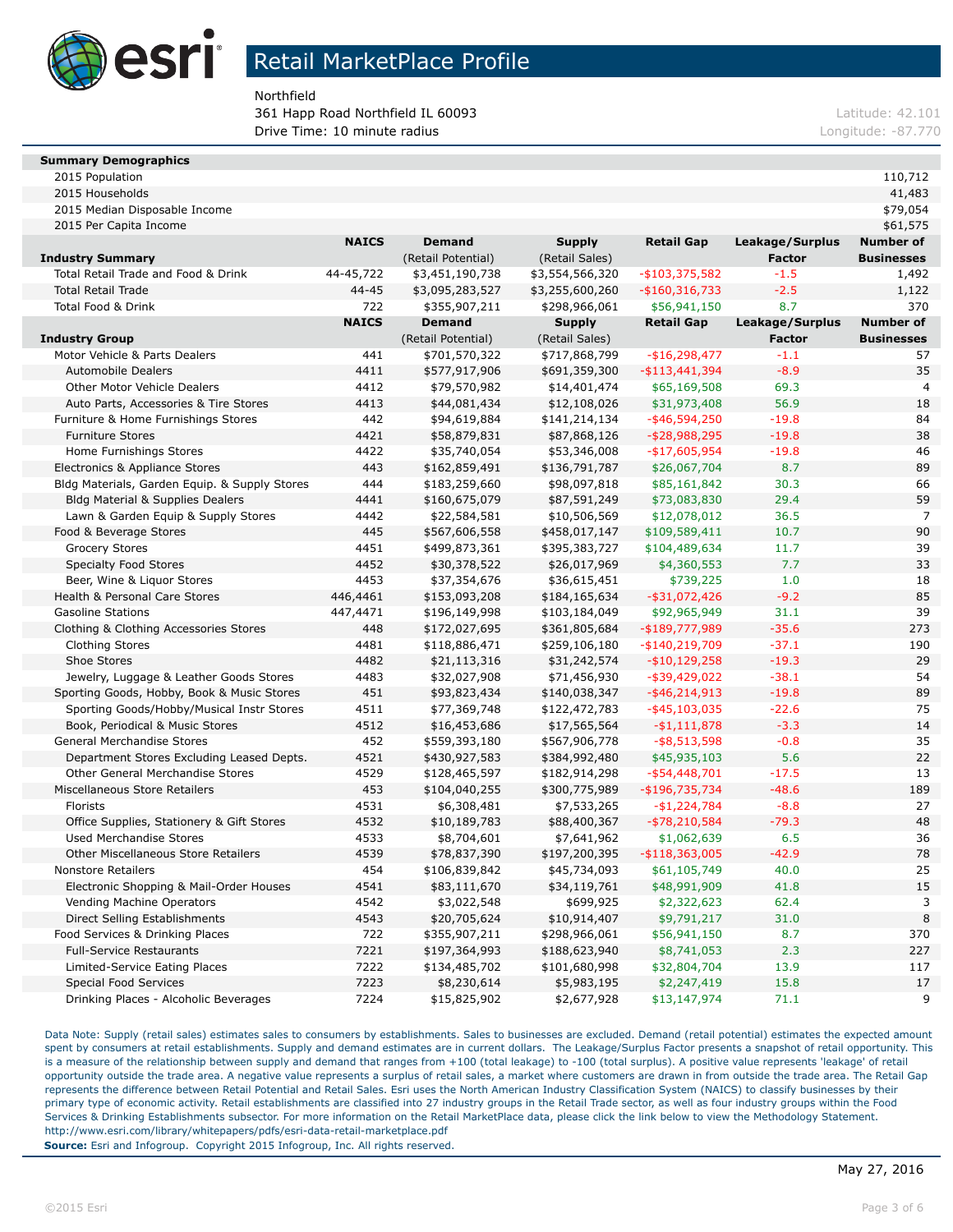

Northfield

**361 Happ Road Northfield IL 60093 Latitude: 42.101 Drive Time: 10 minute radius Longitude: -87.770** 

#### Leakage/Surplus Factor by Industry Subsector



### Leakage/Surplus Factor by Industry Group



**Source:** Esri and Infogroup. Copyright 2015 Infogroup, Inc. All rights reserved.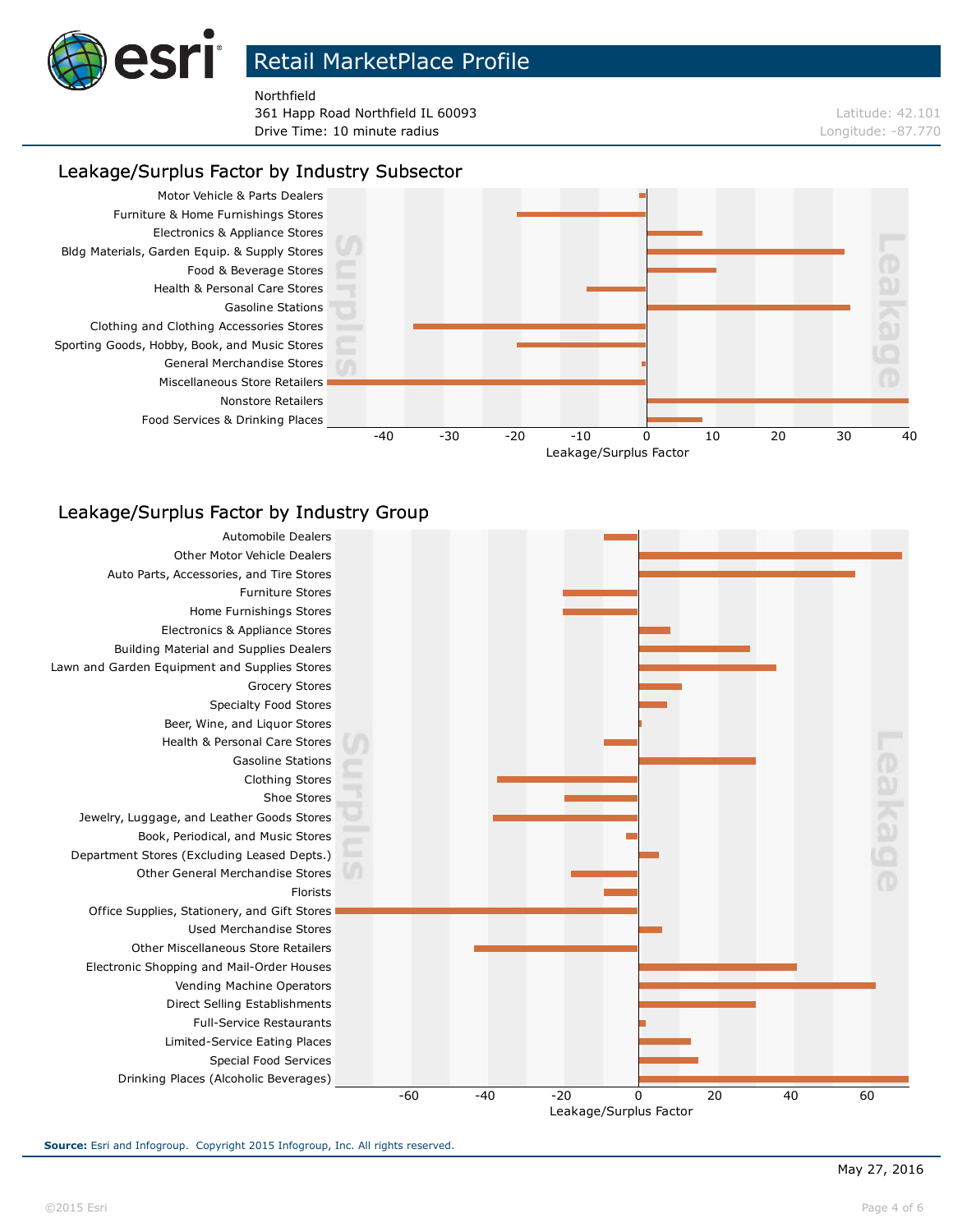

Northfield

**361 Happ Road Northfield IL 60093 Latitude: 42.101 Latitude: 42.101 Drive Time: 15 minute radius** Longitude: -87.770

#### **Summary Demographics**

| 2015 Population<br>. | 318,336 |
|----------------------|---------|
|----------------------|---------|

| 2015 Median Disposable Income                 |              |                    |                 |                   |                 | \$70,778          |
|-----------------------------------------------|--------------|--------------------|-----------------|-------------------|-----------------|-------------------|
| 2015 Per Capita Income                        |              |                    |                 |                   |                 | \$54,590          |
|                                               | <b>NAICS</b> | <b>Demand</b>      | <b>Supply</b>   | <b>Retail Gap</b> | Leakage/Surplus | <b>Number of</b>  |
| <b>Industry Summary</b>                       |              | (Retail Potential) | (Retail Sales)  |                   | <b>Factor</b>   | <b>Businesses</b> |
| Total Retail Trade and Food & Drink           | 44-45,722    | \$8,843,889,966    | \$8,981,428,083 | $-$ \$137,538,117 | $-0.8$          | 3,404             |
| <b>Total Retail Trade</b>                     | $44 - 45$    | \$7,932,123,028    | \$8,347,161,611 | $-$ \$415,038,583 | $-2.5$          | 2,509             |
| Total Food & Drink                            | 722          | \$911,766,938      | \$634,266,473   | \$277,500,465     | 17.9            | 895               |
|                                               | <b>NAICS</b> | <b>Demand</b>      | <b>Supply</b>   | <b>Retail Gap</b> | Leakage/Surplus | <b>Number of</b>  |
| <b>Industry Group</b>                         |              | (Retail Potential) | (Retail Sales)  |                   | <b>Factor</b>   | <b>Businesses</b> |
| Motor Vehicle & Parts Dealers                 | 441          | \$1,794,307,682    | \$1,707,244,553 | \$87,063,129      | 2.5             | 142               |
| <b>Automobile Dealers</b>                     | 4411         | \$1,479,135,939    | \$1,631,090,816 | $-$ \$151,954,877 | $-4.9$          | 82                |
| <b>Other Motor Vehicle Dealers</b>            | 4412         | \$202,158,217      | \$37,488,786    | \$164,669,431     | 68.7            | 12                |
| Auto Parts, Accessories & Tire Stores         | 4413         | \$113,013,527      | \$38,664,950    | \$74,348,577      | 49.0            | 48                |
| Furniture & Home Furnishings Stores           | 442          | \$240,971,386      | \$300,588,020   | $-$ \$59,616,634  | $-11.0$         | 182               |
| <b>Furniture Stores</b>                       | 4421         | \$149,958,354      | \$176,315,851   | $-$ \$26,357,497  | $-8.1$          | 77                |
| Home Furnishings Stores                       | 4422         | \$91,013,032       | \$124,272,169   | $-$ \$33,259,137  | $-15.4$         | 106               |
| Electronics & Appliance Stores                | 443          | \$416,512,998      | \$788,824,639   | $-$ \$372,311,641 | $-30.9$         | 207               |
| Bldg Materials, Garden Equip. & Supply Stores | 444          | \$463,616,343      | \$227,310,020   | \$236,306,323     | 34.2            | 161               |
| Bldg Material & Supplies Dealers              | 4441         | \$406,170,507      | \$203,325,065   | \$202,845,442     | 33.3            | 144               |
| Lawn & Garden Equip & Supply Stores           | 4442         | \$57,445,837       | \$23,984,955    | \$33,460,882      | 41.1            | 17                |
| Food & Beverage Stores                        | 445          | \$1,462,709,001    | \$1,018,059,858 | \$444,649,143     | 17.9            | 230               |
| <b>Grocery Stores</b>                         | 4451         | \$1,288,725,027    | \$872,966,641   | \$415,758,386     | 19.2            | 107               |
| <b>Specialty Food Stores</b>                  | 4452         | \$78,343,745       | \$84,717,861    | $-$ \$6,374,116   | $-3.9$          | 91                |
| Beer, Wine & Liquor Stores                    | 4453         | \$95,640,228       | \$60,375,356    | \$35,264,872      | 22.6            | 33                |
| Health & Personal Care Stores                 | 446,4461     | \$392,426,574      | \$528,743,352   | $-$ \$136,316,778 | $-14.8$         | 211               |
| <b>Gasoline Stations</b>                      | 447,4471     | \$505,475,062      | \$292,445,227   | \$213,029,835     | 26.7            | 107               |
| Clothing & Clothing Accessories Stores        | 448          | \$440,561,587      | \$653,133,619   | $-$212,572,032$   | $-19.4$         | 501               |
| <b>Clothing Stores</b>                        | 4481         | \$304,727,933      | \$446,887,057   | $-$ \$142,159,124 | $-18.9$         | 343               |
| Shoe Stores                                   | 4482         | \$54,456,572       | \$50,362,206    | \$4,094,366       | 3.9             | 52                |
| Jewelry, Luggage & Leather Goods Stores       | 4483         | \$81,377,082       | \$155,884,356   | $-$ \$74,507,274  | $-31.4$         | 106               |
| Sporting Goods, Hobby, Book & Music Stores    | 451          | \$240,436,897      | \$345,764,157   | $-$105,327,260$   | $-18.0$         | 204               |
| Sporting Goods/Hobby/Musical Instr Stores     | 4511         | \$198,279,219      | \$301,853,806   | $-$103,574,587$   | $-20.7$         | 168               |
| Book, Periodical & Music Stores               | 4512         | \$42,157,679       | \$43,910,351    | $-$1,752,672$     | $-2.0$          | 36                |
| General Merchandise Stores                    | 452          | \$1,435,342,349    | \$1,064,756,143 | \$370,586,206     | 14.8            | 84                |
| Department Stores Excluding Leased Depts.     | 4521         | \$1,104,408,786    | \$723,829,538   | \$380,579,248     | 20.8            | 41                |
| Other General Merchandise Stores              | 4529         | \$330,933,563      | \$340,926,605   | $-$ \$9,993,042   | $-1.5$          | 44                |
| Miscellaneous Store Retailers                 | 453          | \$266,689,484      | \$513,638,107   | $-$ \$246,948,623 | $-31.6$         | 412               |
| Florists                                      | 4531         | \$15,969,707       | \$17,545,515    | $-$1,575,808$     | $-4.7$          | 64                |
| Office Supplies, Stationery & Gift Stores     | 4532         | \$26,107,785       | \$169,887,864   | -\$143,780,079    | $-73.4$         | 113               |
| <b>Used Merchandise Stores</b>                | 4533         | \$22,302,972       | \$13,032,126    | \$9,270,846       | 26.2            | 60                |
| <b>Other Miscellaneous Store Retailers</b>    | 4539         | \$202,309,021      | \$313,172,602   | $-$110,863,581$   | $-21.5$         | 176               |
| <b>Nonstore Retailers</b>                     | 454          | \$273,073,663      | \$906,653,916   | $-$ \$633,580,253 | $-53.7$         | 67                |
| Electronic Shopping & Mail-Order Houses       | 4541         | \$212,699,193      | \$861,392,262   | $-$ \$648,693,069 | $-60.4$         | 34                |
| Vending Machine Operators                     | 4542         | \$7,790,702        | \$5,778,083     | \$2,012,619       | 14.8            | 9                 |
| Direct Selling Establishments                 | 4543         | \$52,583,768       | \$39,483,572    | \$13,100,196      | 14.2            | 24                |
| Food Services & Drinking Places               | 722          | \$911,766,938      | \$634,266,473   | \$277,500,465     | 17.9            | 895               |
| <b>Full-Service Restaurants</b>               | 7221         | \$505,399,284      | \$398,313,812   | \$107,085,472     | 11.8            | 569               |
| Limited-Service Eating Places                 | 7222         | \$345,133,664      | \$208,033,855   | \$137,099,809     | 24.8            | 261               |
| <b>Special Food Services</b>                  | 7223         | \$20,907,747       | \$21,673,875    | $-$ \$766,128     | $-1.8$          | 44                |
| Drinking Places - Alcoholic Beverages         | 7224         | \$40,326,243       | \$6,244,931     | \$34,081,312      | 73.2            | 22                |

2015 Households 119,086

Data Note: Supply (retail sales) estimates sales to consumers by establishments. Sales to businesses are excluded. Demand (retail potential) estimates the expected amount spent by consumers at retail establishments. Supply and demand estimates are in current dollars. The Leakage/Surplus Factor presents a snapshot of retail opportunity. This is a measure of the relationship between supply and demand that ranges from +100 (total leakage) to -100 (total surplus). A positive value represents 'leakage' of retail opportunity outside the trade area. A negative value represents a surplus of retail sales, a market where customers are drawn in from outside the trade area. The Retail Gap represents the difference between Retail Potential and Retail Sales. Esri uses the North American Industry Classification System (NAICS) to classify businesses by their primary type of economic activity. Retail establishments are classified into 27 industry groups in the Retail Trade sector, as well as four industry groups within the Food Services & Drinking Establishments subsector. For more information on the Retail MarketPlace data, please click the link below to view the Methodology Statement. http://www.esri.com/library/whitepapers/pdfs/esri-data-retail-marketplace.pdf **Source:** Esri and Infogroup. Copyright 2015 Infogroup, Inc. All rights reserved.